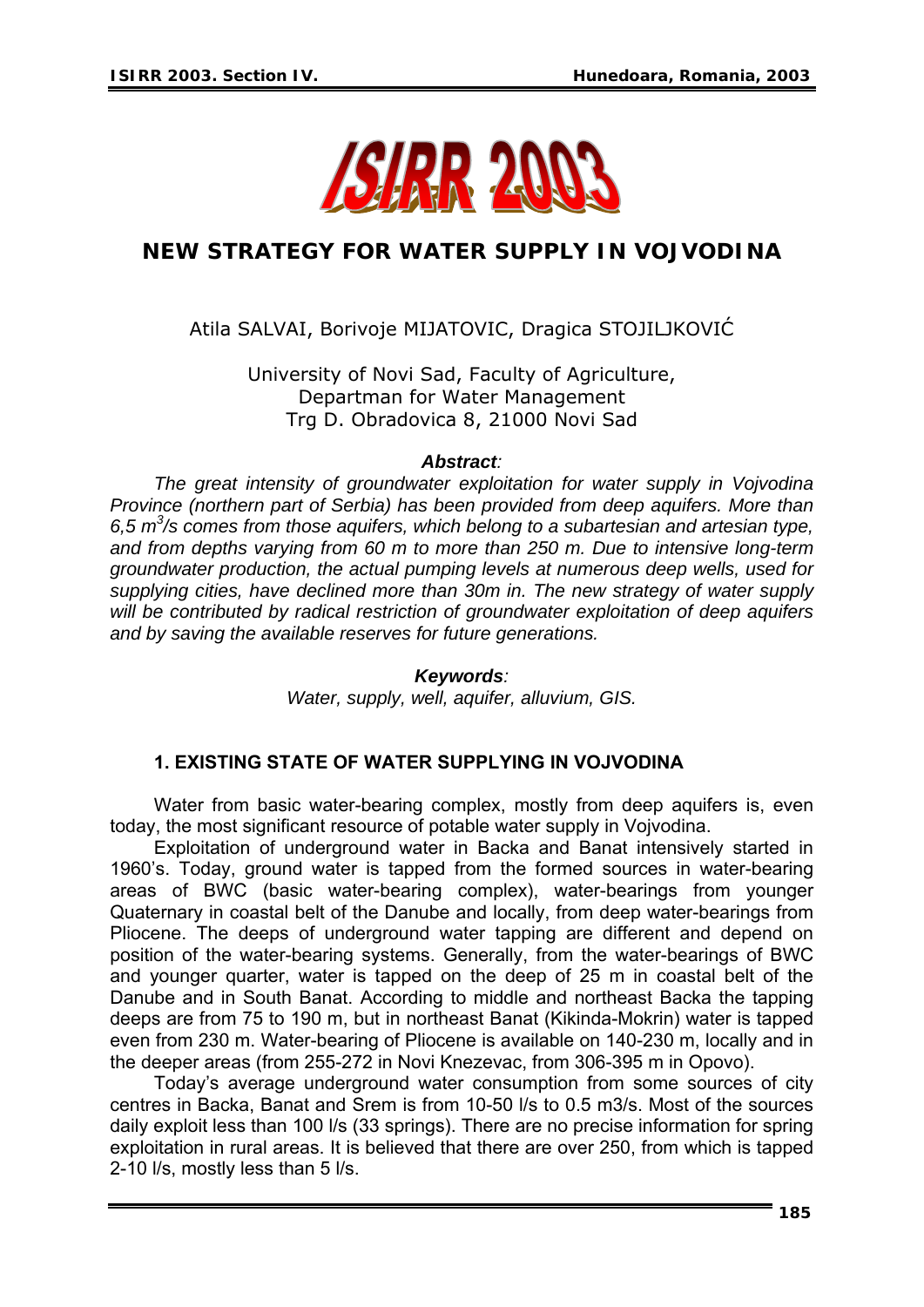Total amount of collected water for public water supply for inhabitants and industry, or total average daily exploitation of underground water in Vojvodina is: in area of Backa Q=3870 l/s, Banat Q=2140 l/s and Srem Q= 800 l/s [2].

According to this, total average daily exploitation of underground water for water supply of inhabitants and industry in Backa, Banat and Srem is almost 7 m3/s. About 92% of this amount is tapped from Quarter water-bearing complex, and only 8% from Pliocene water bearing.

Over abstraction effects of deeper aquifers, actually the main water-bearings from BWC, is at first manifested as a fall of piestic level in water sources, with tendency of spreading of depression cone. These effects are mostly expressed in basic aquifer, actually in polycyclic sand-gravel packs in layers from Pleistocene, then in formed aquifers in Pliocene sandy water-bearings. Progressive fall of piestic level in the system of deep aquifers is especially expressed in Backa and in North Banat.

According to data of occasional measuring in the time of 1960. -1990. general fall of piezometric levels in wider aquifer zone in North Backa was 14 m, in the water source of Becej, and over 30 m in the spring source of Vrbas and Kula. Some falls of piestic levels were registrated even to 1.5 m a year, in source area. Big falls of underground water level are also registrated in North Banat, where the general fall in wider water source area is about 17 m. This state of deep aquifers is affected by an exploitation of underground water on the border area of Romania. As a reliable evidence of overexploitation of these aquifers stands the fact that there are no artesian wells in Northern Banat today, bur before 1960. every borehole, which collected these water-bearings, had a positive piestic level [3, 4, 7, 8, 9, 10].

## **2. REGIONAL WATER SUPPLY SYSTEM IN VOJVODINA**

Condition of the high quality water supply in Vojvodina can be characterized as the least favourable in Serbia. Needed amounts of water today are supplied by exploitation of alluvial sources and basic aquifer, which caused a big fall of underground water level, with all negative consequences. By its quality, potable water in Vojvodina is certainly the worst in Serbia (together with some small communities in Central Serbia and Kosovo). On the other side, the biggest three rivers in our region the Danube, the Tisa and the Sava run through this plain. In alluvium of the Danube, zones marked as suitable for regional sources are between Bezdan and Bogojevo, **between Kovin and Dubovac** and some smaller zones in the middle flow of this European river through our country. Alluvium of Sava gives suitable conditions in some parts from Jamena to Lacarak and from Jarak to Grabovac. Tisa does not have such suitable sectors (in hydrological way) for high quality waters, but the water quality of the Tisa is worse than the water quality of The Danube and Sava. The main advantage of the Tisa is its position near the most endangered drinking water consumers (area of North Banat and Northeast Backa). Its water can be used as potable only with the most contemporary purification procedures. Other waters in this area are not reliable now, and it will probably be the same in future. On the North of Central Serbia in the riparian zone of the Drina and the Velika Morava, in the mouth of the Sava and the Danube, these locations give significant opportunities as sources of high quality water [2].

Water supply problem of Voivodina, cannot be solved separately. Many alternative solutions have been considered in the case that some of the considered water sources work with a small capacity or that some do not work at all. Proposed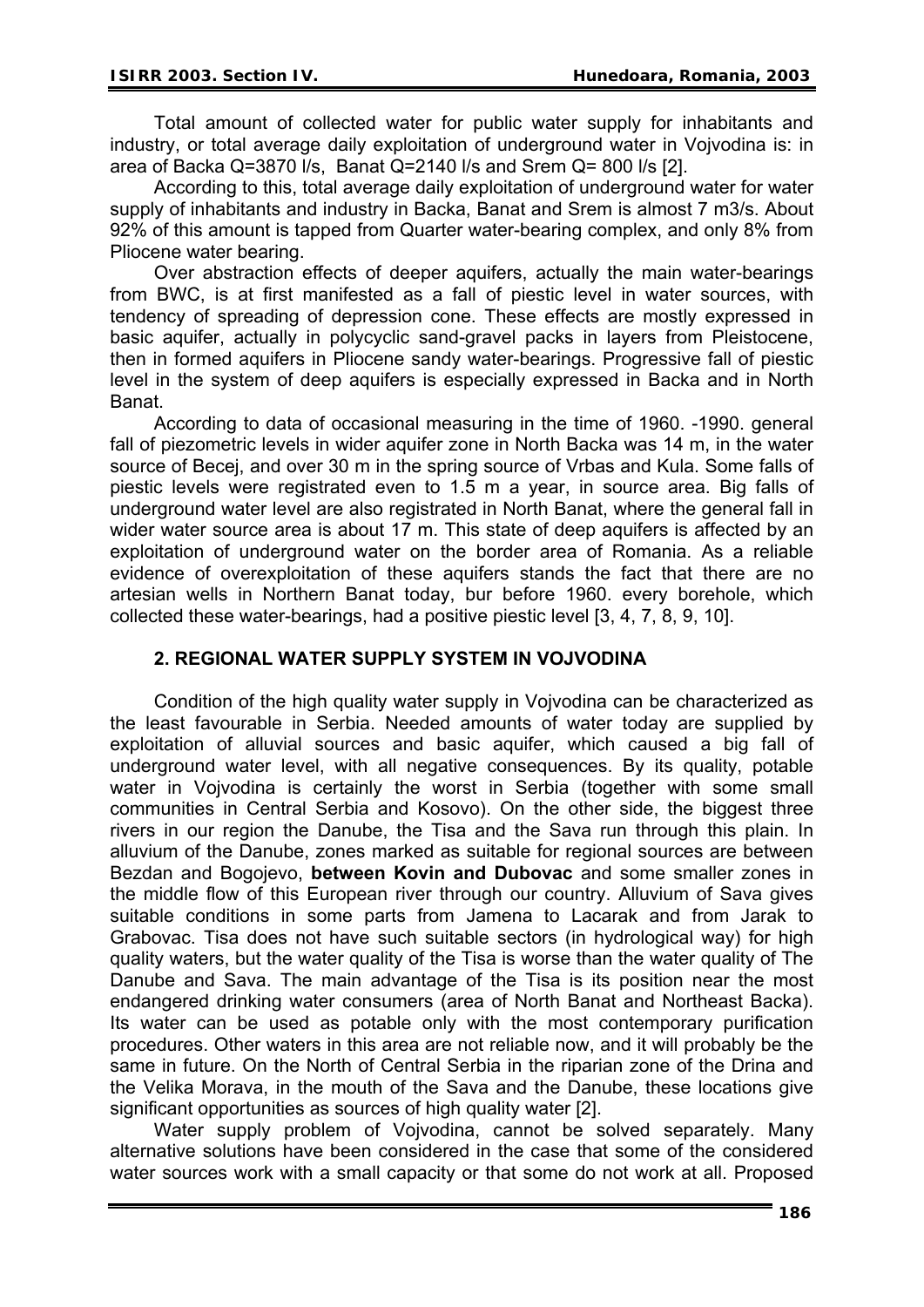solutions for this whole part of Serbia include many alternative solutions, which strengthen the sureness of water supply for the whole region. Developing of regional systems, which will use its own water supplies and the water from mentioned sources is inevitable for Vojvodinian region. Besides regional systems, some smaller communities should strict bond to the lows on the exploitation of local sources.

# **3. NEW WATER SUPPLY STRATEGY**

It is obvious that the problem of water supplying in Vojvodina cannot be solved as an extension to over exploitation of deep aquifers of BWC. This kind of underground water usage causes destroying of this precious natural resource as a consequence .This is why it is needed to start a completely different way for solving the problem of water supply, which would be based on the usage of surface and underground waters in coastal riparian of big Vojvodinian rivers: the Danube, the Sava, the Tisa, the Tamis. This is, actually, all about making restorable water sources in free aquifers of alluvial water-bearings whose feeding is ensured by the interaction of the river and water-bearing system. Coastal sector Kovin-Dubovac gives remarkable opportunities, and its restorable sources of underground water have bigger capacity per a year than any other water supply object in Vojvodina [1, 5, 6].

This approach to the problem represents a new strategy in water supply policy in Vojvodina, which would contribute to the radical limiting of drinking water usage from deep aquifers and also its protection and keeping water for longer terms.

#### **DEVELOPMENT OF OPERATIVE-COMMUNAL CENTER**

New information technologies, although they ask for investitions, positively affect the integrating processes-connecting big number of smaller waterworks, what enables forming of better material and technical conditions for integral planning, managing and protection of water sources, in other words the total water system. It is usually hard for waterworks to provide needed means and personnel for the researches of water source, but it is a different situation with the whole water resources. At first, it is related to hydrological and hydro geological researches, researches related to water quality measuring etc.

**Operative-communal center**, based on modern technology and current water legislature, must fulfil the aims:

- *Operative-communal center must be a part of communal organization information system, and then part of integral managing of water sources information system, which can enable data, experience and knowledge exchange.*
- *Communal organizations will enable to a Communal Center: expanse data, demographic data, hydro geological data, available sources data and possibilities of its usage, amounts and water quality that can be tapped from available sources and other general data.*
- *Operative-communal center will enable the softwares connected to GIS technology, working with database, information about available water sources and contaminators, then, statistical data works, specialized software for water systems, surface and underground water managing etc.*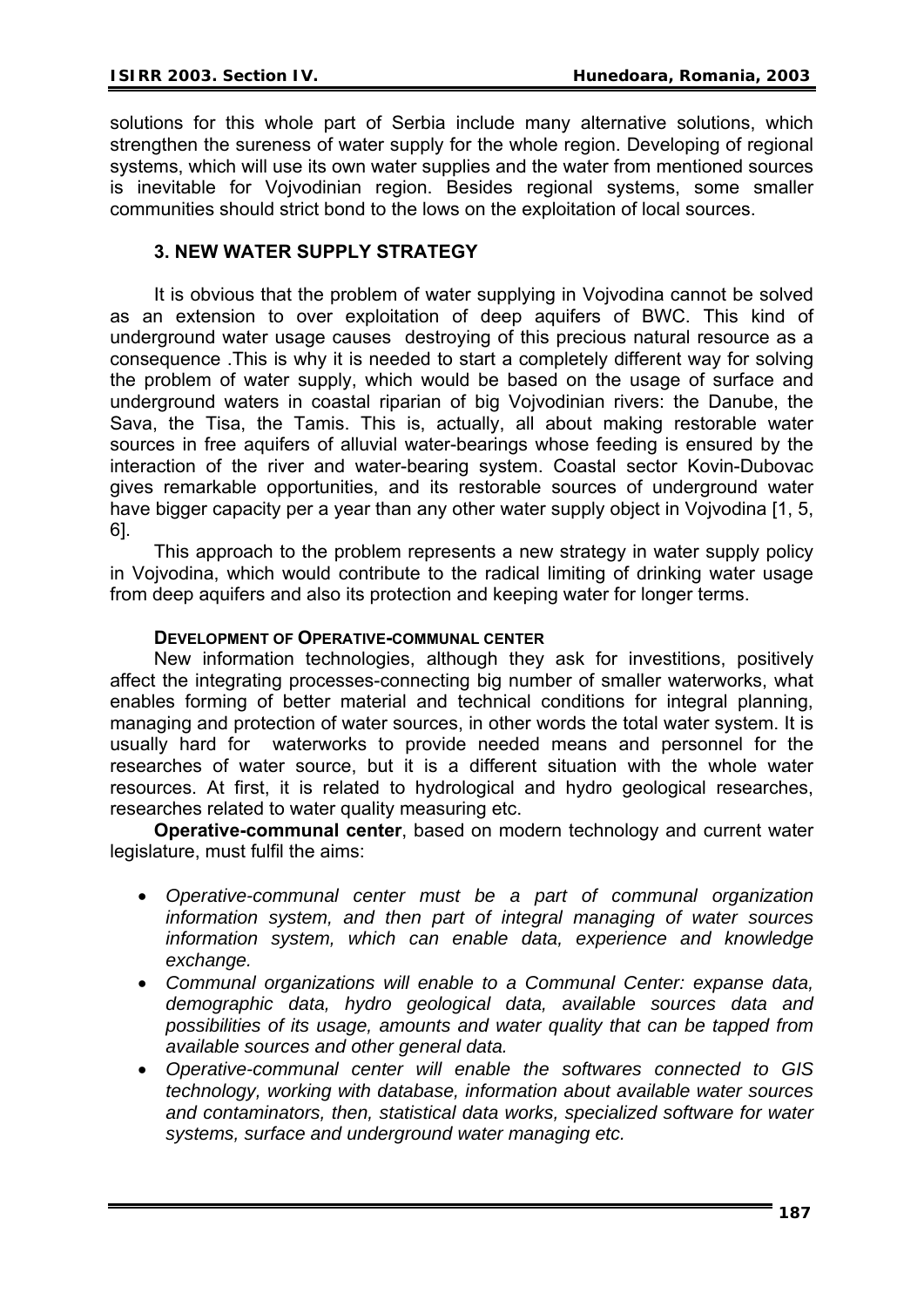In the aim of developing GIS database, within **Balkan University Support Programme, Project 6, GIS Education in Forestry and Agriculture** started to work on a project **"Competence transfer and institutional contact and co-operation between faculties of Agriculture, Forestry and Veterinary Medicine in South Eastern Europe"**. Institution from Norway, responsible for realization is **Agricultural University of Norway, Noragic centre for International Environment and Development studies**; agreement was signed by the Faculty of Agriculture in Novi Sad. The project has started with its realization in 2002. There was a coordination meeting in Sarajevo, in March 2002., where the ways of cooperation, aims and criterions of donation distributions were defined. In September 2002. there was a 7 day course for using GIS. Lecturers were Mr. Knut Bjorkelo, MSc, Norwegian institute of land inventory. P.O. Box 115, N-1430 As, Norway and Mr. Ahmet Lojo, MSc, Faculty of Forestry, Zagrebacka 20, 71000 Sarajevo, Bosnia and Herzegovina. Donation was 150.000 NOK (12.460 EUR), 4 computer configurations, scanner, etc. Project is a result of three-year working, but it is planed to be continued in next 2 years. Fig. 1. shows the work-surrounding of **ProGIS** Programme package, which includes **WinGIS** - graphical part and **WinMonitor -** database.



*Fig. 1. Work-surrounding of ProGIS Programme package (WinGIS - graphical part and WinMonitor - database).* 

# **4. CONCLUSION**

Modern water supply strategy implies to rational organizing of perception and measuring different meteorological and hydrologic phenomena, establishing geological and hydrological field characteristics, establishing physical, chemical and biological water characteristics, dynamic and changes of time parameters etc. During the observation, measuring and analysis of natural phenomenon it is necessary to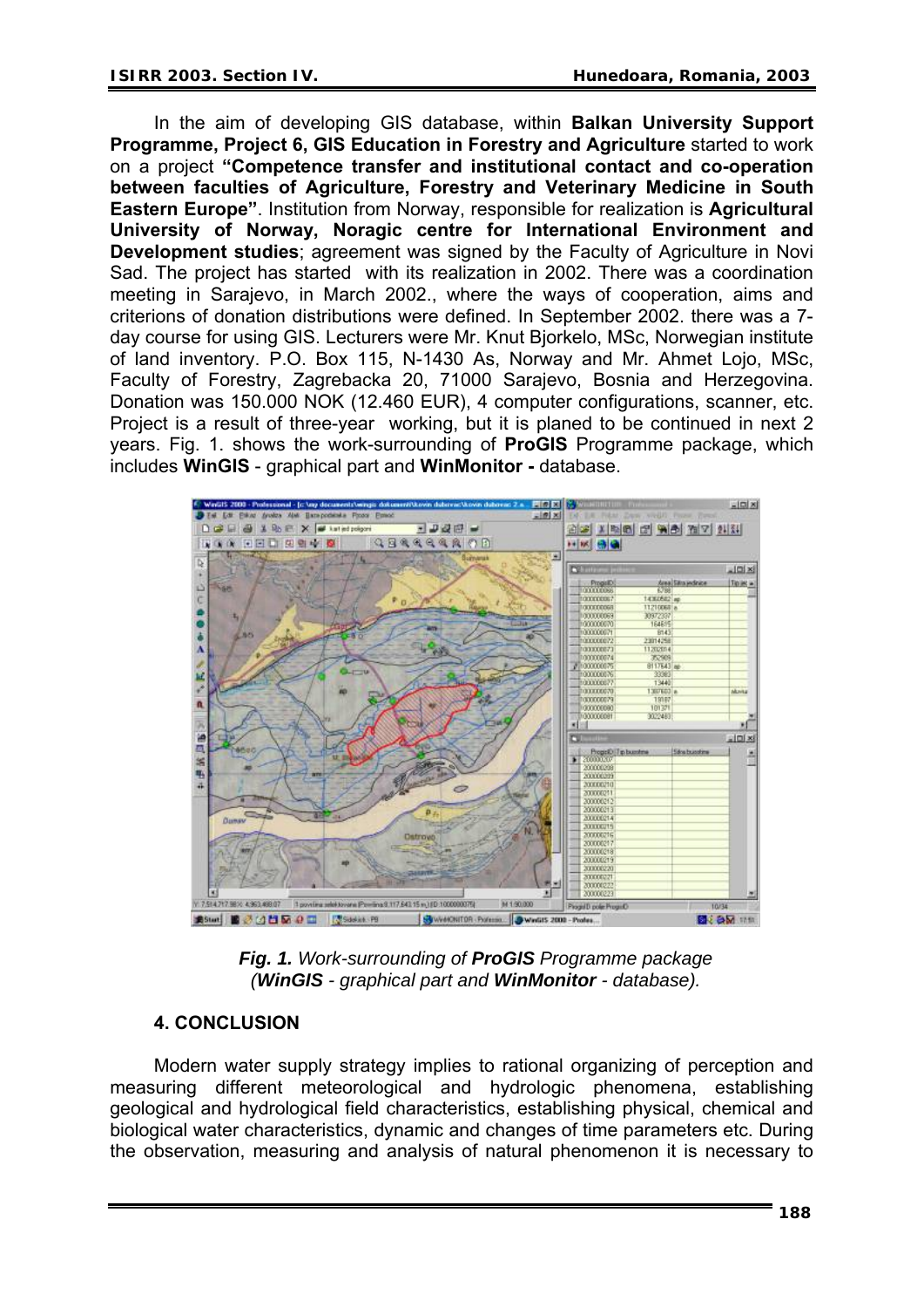use modern information systems for integral managing of water sources, which enable quick and efficient data, experience and knowledge exchange.

However, available data about the characteristic of intake areas are generally poor, dissatisfying and extremely unequal. In the work of communal water supply system, main problem is an equipage level. Measuring of exploited water amounts is done by the direct measuring with different kinds of flow measurers or indirect evaluation based on payments. Laboratory equipage level cannot response to all law regulations in the meaning of the analyses that need to be conducted. All this influences the final quality underground water researching results.

Final selection of the way of using the potential source Kovin-Dubovac will be taken based on detail and all-inclusive technical-economic analysis, which must be included in the Expanse Plans conformably to the interests of the state.

For the mentioned reasons, there is a proposition in this work, for starting an initiative for the study: **"FIZBILITI STUDY OF THE POTENTIAL UNDERGROUND WATER SOURCE KOVIN-DUBOVAC"**.

Therefore, due to overexploitation of underground waters in some hydro geological areas of Vojvodina or agravation (naturally unsatisfied) of drinking water quality, according to current standards, here is a preposition for undertaking studies and pre investment researches for protection and establishing underground water reserves in the area of potential regional source Kovin-Dubovac. It is known that (in the aim of protection of left Danube coast) in this zone there are constantly working drainage objects (artesian wells) with acceptable quantitative and qualitative parameters of water sources, which could be used in a new conception of regional water supply of Middle and South Banat. Proposed study will verify the opportunity of using this area in the aim of collecting and distribution of existing amounts of underground water from existing drainage line, or in the aim of underground exploitation in the whole area of Kovin-Dubovac.

Based on this study and researches of Kovin community, preparing of the base is enabled:

- To cede the area and mineral resources for usage (clay, sand, gravel, coal and water):
- Charging the taxes for an expanse and resources usage
- Easier selection for interested users or for tenants of expanse for using an alternative pure energy sources in the extent of its activity (wind, sun)
- Selection of different area purpose (ecological food production, chemical industry, food industry, secondary raw materials...)
- Research conditions
- Protecting conditions
- Extra research conditions (assignative) for corresponding expanse usage, which is also an obligation for future owners and tenants

Besides, the development of **OPERATIVE-COMMUNAL CENTRE**, as a long term aim in the realization of result application, will enable transition to new power sources in free aquifer systems of alluvial type, based on the usage of total water resources in coastal areas of big Vojvodinian rivers. Accordingly, considerate example of coastal sector Kovin-Dubovac, on the left Danube coast, has manifold significance and it presents a big contribution to the promotion of **new strategy for water supply in Vojvodina.**